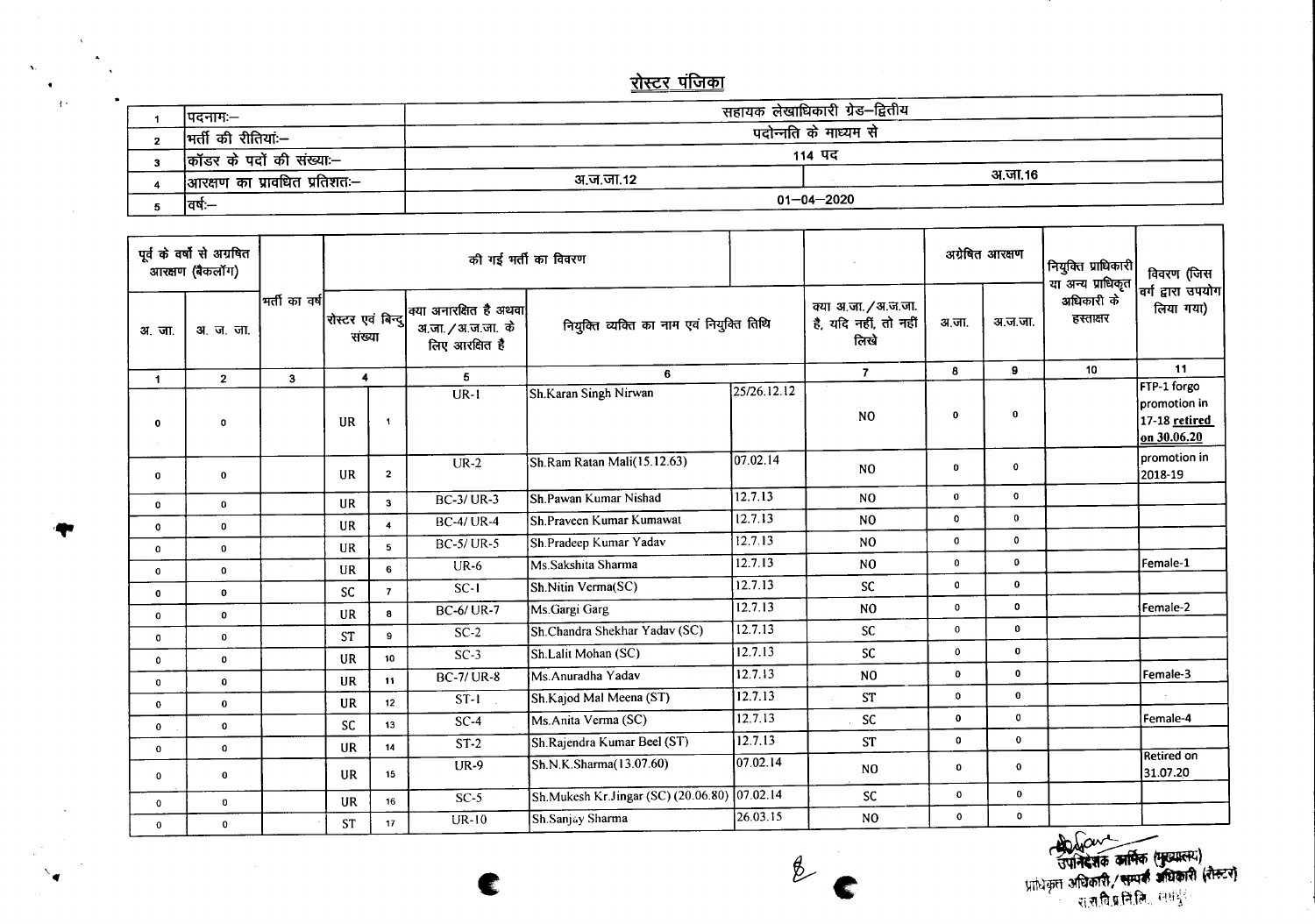| 26.03.15<br>$UR-12$<br>Sh.M.K.Jain<br>$\mathbf 0$<br>$\mathbf 0$<br>N <sub>O</sub><br><b>SC</b><br>19<br>$\mathbf 0$<br>$\mathbf{0}$<br>26.03.15<br>Sh.V.B.Sinha<br>$\mathbf 0$<br>$UR-13$<br>$\mathbf 0$<br>NO.<br><b>UR</b><br>20<br>$\mathbf 0$<br>$\mathbf 0$<br>26.03.15<br>$UR-14$<br>$\mathbf 0$<br>Sh.Satish Nankani<br>N <sub>O</sub><br>$\bullet$<br>21<br>UR<br>$\mathbf 0$<br>$\mathbf{0}$<br>26.03.15<br>Ms Geeta Sharma<br>$\mathbf 0$<br>$\mathbf{o}$<br>$UR-15$<br>NO.<br>Female-5<br>UR<br>22<br>$\mathbf{o}$<br>$\mathbf 0$<br>26.03.15<br>Sh.A.K.Yadav<br>UR-16<br>$\mathbf 0$<br>$\bf NO$<br>$\mathbf 0$<br>23<br><b>UR</b><br>$\mathbf 0$<br>$\bf{0}$<br>Female-6-FTP-<br>26.03.15<br>Ms Vandana Basantani<br>UR-17<br>$\mathbf 0$<br>$_{\rm NO}$<br>0<br>UR<br>24<br>$\mathbf 0$<br>$\mathbf{o}$<br>26.03.15<br>$SC-6$<br>$\mathbf 0$<br>Sh.Mahesh Parewa (SC)<br>$\mathsf{SC}$<br>$\mathbf 0$<br><b>ST</b><br>25<br>$\mathbf 0$<br>$\mathbf 0$<br>26.03.15<br>$SC-7$<br>Sh.Dipanshu Khardia (SC)<br><b>SC</b><br>$\mathbf 0$<br>$\mathbf 0$<br><b>SC</b><br>26<br>$\mathbf 0$<br>$\mathbf 0$<br>26.03.15<br>Sh.Jay Prakash Devdutta (SC)<br>$\mathbf 0$<br>$SC-8$<br><b>SC</b><br>$\mathbf 0$<br>UR<br>27<br>$\pmb{0}$<br>$\mathbf 0$<br>Sh.Dinesh Kr.Meena (ST)<br>26.03.15<br>$ST-3$<br><b>ST</b><br>$\mathbf 0$<br>$\mathbf 0$<br>UR<br>28<br>$\pmb{0}$<br>$\mathbf{o}$<br>Female-7-FTP-<br>26.03.15<br>Ms. Suman Meena (ST)<br>$ST-4$<br>$\mathbf 0$<br>ST<br>$\pmb{0}$<br>29<br>UR<br>$\pmb{0}$<br>$\bullet$<br>3<br>$\sqrt{24.12.14}$<br>Ms. Megha Sharma<br>$\mathbf{0}$<br>$\overline{UR-18}$<br>$_{\rm NO}$<br>$\mathbf 0$<br>Female-8<br>30 <sup>°</sup><br><b>UR</b><br>$\mathbf 0$<br>0<br>24.12.14<br>Sh.Jay Narayan Sarswa<br>$\mathbf 0$<br>$UR-19$<br>$\pmb{0}$<br>NO.<br>UR<br>31<br>$\bf{0}$<br>$\mathbf 0$<br>24.12.14<br>Ms. Kritika Saini<br>$UR-20$<br>$\mathbf 0$<br>$\mathbf 0$<br>NO.<br>Female -9<br>32<br><b>SC</b><br>$\mathbf{0}$<br>$\mathbf{0}$<br>24.12.14<br>Ms. Laxmi Bishnoi<br>$\mathbf 0$<br><b>OBC-8/UR-21</b><br>$\pmb{0}$<br>N <sub>O</sub><br>Female -10<br>33<br><b>UR</b><br>$\mathbf 0$<br>$\mathbf{0}$<br>24.12.14<br>Sh.Gaurav Sharma<br>$UR-22$<br>N <sub>O</sub><br>$\bullet$<br>$\pmb{0}$<br>34<br><b>ST</b><br>$\mathbf 0$<br>$\mathbf 0$<br>24.12.14<br>Ms. Kavita Tikyani<br>$UR-23$<br>$\bullet$<br>$\mathbf 0$<br>N <sub>0</sub><br>Female -11<br><b>UR</b><br>35<br>$\mathbf 0$<br>0<br>24.12.14<br>Sh. Abhishek Jain<br>$\pmb{0}$<br><b>UR-24</b><br>N <sub>O</sub><br>$\pmb{0}$<br>36<br>UR<br>$\mathbf 0$<br>$\mathbf 0$<br>24.12.14<br>Sh.Mool Chand Kumawat<br>$\mathbf 0$<br>OBC-9/UR-25<br>N <sub>O</sub><br>$\mathbf 0$<br>37<br>UR<br>$\mathbf 0$<br>0<br>24.12.14<br>$\mathbf 0$<br>Sh.Lalit Kumar Kumawat<br>OBC-10/ UR-26<br>NO<br>$\mathbf 0$<br>SC<br>38<br>$\mathbf{0}$<br>$\mathbf{0}$<br>24.12.14<br>OBC-11/UR-27<br>Sh.Ashok Kavia<br>$\mathbf 0$<br>$\mathbf 0$<br>PH<br>N <sub>0</sub><br><b>UR</b><br>39<br>$\mathbf 0$<br>$\mathbf{0}$<br>10.09.15<br>Sh.S.K.Soni<br>$\mathbf 0$<br>$UR-28$<br>$\pmb{0}$<br>N <sub>O</sub><br><b>UR</b><br>40<br>$\mathbf 0$<br>$\mathbf{0}$<br>10.09.15<br>Sh.T.C.Suman<br>$UR-29$<br>N <sub>O</sub><br>$\pmb{0}$<br>$\pmb{0}$<br><b>UR</b><br>41<br>$\mathbf 0$<br>$\mathbf{0}$<br>10.09.15<br>Sh.P.P.Soni<br>$\bf{0}$<br>$UR-30$<br>$_{\rm NO}$<br>$\mathbf 0$<br>42<br><b>ST</b><br>$\mathbf 0$<br>$\mathbf{o}$<br>10.09.15<br>Sh.V.S.Yadav<br>0<br>$UR-31$<br>N <sub>0</sub><br>0<br><b>UR</b><br>43<br>$\pmb{0}$<br>$\mathbf{0}$<br>10.09.15<br>Sh.Mohan Lal Kumawat(OBC)<br>$\mathbf 0$<br>$\mathbf 0$<br><b>UR-32</b><br>N <sub>O</sub><br>${\sf SC}$<br>44<br>$\mathbf 0$<br>$\mathbf{0}$<br>10.09.15<br>Ms Sangita Panwar<br>$\mathbf 0$<br><b>UR-33</b><br>N <sub>O</sub><br>$\mathbf 0$<br>Female -12<br>45<br>UR<br>$\pmb{0}$<br>$\mathbf 0$<br>10.09.15<br>$\mathbf 0$<br>Ms Bindu Rai<br>$\mathbf 0$<br><b>UR-34</b><br>N <sub>0</sub><br>Female -13<br><b>UR</b><br>46<br>$\bf{0}$<br>$\mathbf 0$<br>10.09.15<br>$\pmb{0}$<br>$UR-35$<br>Ms. Rashmi<br>N <sub>O</sub><br>0<br>Female -14<br>UR<br>47<br>$\mathbf 0$<br>$\mathbf 0$<br>10.09.15<br>$\pmb{\mathsf{o}}$<br><b>UR-36</b><br>Ms Lalita<br>$_{\rm NO}$<br>0<br>Female -15<br>UR<br>48<br>$\mathbf{o}$<br>$\mathbf{0}$<br>10.09.15<br>Ms Suchitra Singh<br>$\mathbf 0$<br><b>UR-37</b><br>$_{\rm NO}$<br>$\mathbf 0$<br>Female-16<br>UR<br>49<br>$\mathbf 0$<br>$\mathbf 0$<br>10.09.15<br>Sh.Vinod Kumawat<br>$\mathbf C$<br>$UR-38$<br>$\mathbf 0$<br>N <sub>O</sub><br><b>ST</b><br>50<br>$\mathbf 0$<br>$\mathbf 0$<br>10.09.15<br>$\pmb{0}$<br>Sh.Madhu Sudan Joshi<br><b>UR-39</b><br>N <sub>O</sub><br>$\mathbf 0$<br>SC<br>51<br>$\mathbf 0$<br>$\bf{0}$ | $\pmb{0}$ | $\mathbf 0$ | UR | 18 | $UR-11$ | Sh.Gopal Krishan Sharma | 26.03.15 | $_{\rm NO}$ | $\pmb{\mathsf{o}}$ | $\mathbf 0$ |  |
|-------------------------------------------------------------------------------------------------------------------------------------------------------------------------------------------------------------------------------------------------------------------------------------------------------------------------------------------------------------------------------------------------------------------------------------------------------------------------------------------------------------------------------------------------------------------------------------------------------------------------------------------------------------------------------------------------------------------------------------------------------------------------------------------------------------------------------------------------------------------------------------------------------------------------------------------------------------------------------------------------------------------------------------------------------------------------------------------------------------------------------------------------------------------------------------------------------------------------------------------------------------------------------------------------------------------------------------------------------------------------------------------------------------------------------------------------------------------------------------------------------------------------------------------------------------------------------------------------------------------------------------------------------------------------------------------------------------------------------------------------------------------------------------------------------------------------------------------------------------------------------------------------------------------------------------------------------------------------------------------------------------------------------------------------------------------------------------------------------------------------------------------------------------------------------------------------------------------------------------------------------------------------------------------------------------------------------------------------------------------------------------------------------------------------------------------------------------------------------------------------------------------------------------------------------------------------------------------------------------------------------------------------------------------------------------------------------------------------------------------------------------------------------------------------------------------------------------------------------------------------------------------------------------------------------------------------------------------------------------------------------------------------------------------------------------------------------------------------------------------------------------------------------------------------------------------------------------------------------------------------------------------------------------------------------------------------------------------------------------------------------------------------------------------------------------------------------------------------------------------------------------------------------------------------------------------------------------------------------------------------------------------------------------------------------------------------------------------------------------------------------------------------------------------------------------------------------------------------------------------------------------------------------------------------------------------------------------------------------------------------------------------------------------------------------------------------------------------------------------------------------------------------------------------------------------------------------------------------------------------------------------------------------------------------------------------------------------------------------------------------------------------------------------------------------------------------------------------------------------------------------------------------------------------------------------------------------------------------------------------------------------------------------------------------------------------------------------------------------------------------------------------------------|-----------|-------------|----|----|---------|-------------------------|----------|-------------|--------------------|-------------|--|
|                                                                                                                                                                                                                                                                                                                                                                                                                                                                                                                                                                                                                                                                                                                                                                                                                                                                                                                                                                                                                                                                                                                                                                                                                                                                                                                                                                                                                                                                                                                                                                                                                                                                                                                                                                                                                                                                                                                                                                                                                                                                                                                                                                                                                                                                                                                                                                                                                                                                                                                                                                                                                                                                                                                                                                                                                                                                                                                                                                                                                                                                                                                                                                                                                                                                                                                                                                                                                                                                                                                                                                                                                                                                                                                                                                                                                                                                                                                                                                                                                                                                                                                                                                                                                                                                                                                                                                                                                                                                                                                                                                                                                                                                                                                                                                               |           |             |    |    |         |                         |          |             |                    |             |  |
|                                                                                                                                                                                                                                                                                                                                                                                                                                                                                                                                                                                                                                                                                                                                                                                                                                                                                                                                                                                                                                                                                                                                                                                                                                                                                                                                                                                                                                                                                                                                                                                                                                                                                                                                                                                                                                                                                                                                                                                                                                                                                                                                                                                                                                                                                                                                                                                                                                                                                                                                                                                                                                                                                                                                                                                                                                                                                                                                                                                                                                                                                                                                                                                                                                                                                                                                                                                                                                                                                                                                                                                                                                                                                                                                                                                                                                                                                                                                                                                                                                                                                                                                                                                                                                                                                                                                                                                                                                                                                                                                                                                                                                                                                                                                                                               |           |             |    |    |         |                         |          |             |                    |             |  |
|                                                                                                                                                                                                                                                                                                                                                                                                                                                                                                                                                                                                                                                                                                                                                                                                                                                                                                                                                                                                                                                                                                                                                                                                                                                                                                                                                                                                                                                                                                                                                                                                                                                                                                                                                                                                                                                                                                                                                                                                                                                                                                                                                                                                                                                                                                                                                                                                                                                                                                                                                                                                                                                                                                                                                                                                                                                                                                                                                                                                                                                                                                                                                                                                                                                                                                                                                                                                                                                                                                                                                                                                                                                                                                                                                                                                                                                                                                                                                                                                                                                                                                                                                                                                                                                                                                                                                                                                                                                                                                                                                                                                                                                                                                                                                                               |           |             |    |    |         |                         |          |             |                    |             |  |
|                                                                                                                                                                                                                                                                                                                                                                                                                                                                                                                                                                                                                                                                                                                                                                                                                                                                                                                                                                                                                                                                                                                                                                                                                                                                                                                                                                                                                                                                                                                                                                                                                                                                                                                                                                                                                                                                                                                                                                                                                                                                                                                                                                                                                                                                                                                                                                                                                                                                                                                                                                                                                                                                                                                                                                                                                                                                                                                                                                                                                                                                                                                                                                                                                                                                                                                                                                                                                                                                                                                                                                                                                                                                                                                                                                                                                                                                                                                                                                                                                                                                                                                                                                                                                                                                                                                                                                                                                                                                                                                                                                                                                                                                                                                                                                               |           |             |    |    |         |                         |          |             |                    |             |  |
|                                                                                                                                                                                                                                                                                                                                                                                                                                                                                                                                                                                                                                                                                                                                                                                                                                                                                                                                                                                                                                                                                                                                                                                                                                                                                                                                                                                                                                                                                                                                                                                                                                                                                                                                                                                                                                                                                                                                                                                                                                                                                                                                                                                                                                                                                                                                                                                                                                                                                                                                                                                                                                                                                                                                                                                                                                                                                                                                                                                                                                                                                                                                                                                                                                                                                                                                                                                                                                                                                                                                                                                                                                                                                                                                                                                                                                                                                                                                                                                                                                                                                                                                                                                                                                                                                                                                                                                                                                                                                                                                                                                                                                                                                                                                                                               |           |             |    |    |         |                         |          |             |                    |             |  |
|                                                                                                                                                                                                                                                                                                                                                                                                                                                                                                                                                                                                                                                                                                                                                                                                                                                                                                                                                                                                                                                                                                                                                                                                                                                                                                                                                                                                                                                                                                                                                                                                                                                                                                                                                                                                                                                                                                                                                                                                                                                                                                                                                                                                                                                                                                                                                                                                                                                                                                                                                                                                                                                                                                                                                                                                                                                                                                                                                                                                                                                                                                                                                                                                                                                                                                                                                                                                                                                                                                                                                                                                                                                                                                                                                                                                                                                                                                                                                                                                                                                                                                                                                                                                                                                                                                                                                                                                                                                                                                                                                                                                                                                                                                                                                                               |           |             |    |    |         |                         |          |             |                    |             |  |
|                                                                                                                                                                                                                                                                                                                                                                                                                                                                                                                                                                                                                                                                                                                                                                                                                                                                                                                                                                                                                                                                                                                                                                                                                                                                                                                                                                                                                                                                                                                                                                                                                                                                                                                                                                                                                                                                                                                                                                                                                                                                                                                                                                                                                                                                                                                                                                                                                                                                                                                                                                                                                                                                                                                                                                                                                                                                                                                                                                                                                                                                                                                                                                                                                                                                                                                                                                                                                                                                                                                                                                                                                                                                                                                                                                                                                                                                                                                                                                                                                                                                                                                                                                                                                                                                                                                                                                                                                                                                                                                                                                                                                                                                                                                                                                               |           |             |    |    |         |                         |          |             |                    |             |  |
|                                                                                                                                                                                                                                                                                                                                                                                                                                                                                                                                                                                                                                                                                                                                                                                                                                                                                                                                                                                                                                                                                                                                                                                                                                                                                                                                                                                                                                                                                                                                                                                                                                                                                                                                                                                                                                                                                                                                                                                                                                                                                                                                                                                                                                                                                                                                                                                                                                                                                                                                                                                                                                                                                                                                                                                                                                                                                                                                                                                                                                                                                                                                                                                                                                                                                                                                                                                                                                                                                                                                                                                                                                                                                                                                                                                                                                                                                                                                                                                                                                                                                                                                                                                                                                                                                                                                                                                                                                                                                                                                                                                                                                                                                                                                                                               |           |             |    |    |         |                         |          |             |                    |             |  |
|                                                                                                                                                                                                                                                                                                                                                                                                                                                                                                                                                                                                                                                                                                                                                                                                                                                                                                                                                                                                                                                                                                                                                                                                                                                                                                                                                                                                                                                                                                                                                                                                                                                                                                                                                                                                                                                                                                                                                                                                                                                                                                                                                                                                                                                                                                                                                                                                                                                                                                                                                                                                                                                                                                                                                                                                                                                                                                                                                                                                                                                                                                                                                                                                                                                                                                                                                                                                                                                                                                                                                                                                                                                                                                                                                                                                                                                                                                                                                                                                                                                                                                                                                                                                                                                                                                                                                                                                                                                                                                                                                                                                                                                                                                                                                                               |           |             |    |    |         |                         |          |             |                    |             |  |
|                                                                                                                                                                                                                                                                                                                                                                                                                                                                                                                                                                                                                                                                                                                                                                                                                                                                                                                                                                                                                                                                                                                                                                                                                                                                                                                                                                                                                                                                                                                                                                                                                                                                                                                                                                                                                                                                                                                                                                                                                                                                                                                                                                                                                                                                                                                                                                                                                                                                                                                                                                                                                                                                                                                                                                                                                                                                                                                                                                                                                                                                                                                                                                                                                                                                                                                                                                                                                                                                                                                                                                                                                                                                                                                                                                                                                                                                                                                                                                                                                                                                                                                                                                                                                                                                                                                                                                                                                                                                                                                                                                                                                                                                                                                                                                               |           |             |    |    |         |                         |          |             |                    |             |  |
|                                                                                                                                                                                                                                                                                                                                                                                                                                                                                                                                                                                                                                                                                                                                                                                                                                                                                                                                                                                                                                                                                                                                                                                                                                                                                                                                                                                                                                                                                                                                                                                                                                                                                                                                                                                                                                                                                                                                                                                                                                                                                                                                                                                                                                                                                                                                                                                                                                                                                                                                                                                                                                                                                                                                                                                                                                                                                                                                                                                                                                                                                                                                                                                                                                                                                                                                                                                                                                                                                                                                                                                                                                                                                                                                                                                                                                                                                                                                                                                                                                                                                                                                                                                                                                                                                                                                                                                                                                                                                                                                                                                                                                                                                                                                                                               |           |             |    |    |         |                         |          |             |                    |             |  |
|                                                                                                                                                                                                                                                                                                                                                                                                                                                                                                                                                                                                                                                                                                                                                                                                                                                                                                                                                                                                                                                                                                                                                                                                                                                                                                                                                                                                                                                                                                                                                                                                                                                                                                                                                                                                                                                                                                                                                                                                                                                                                                                                                                                                                                                                                                                                                                                                                                                                                                                                                                                                                                                                                                                                                                                                                                                                                                                                                                                                                                                                                                                                                                                                                                                                                                                                                                                                                                                                                                                                                                                                                                                                                                                                                                                                                                                                                                                                                                                                                                                                                                                                                                                                                                                                                                                                                                                                                                                                                                                                                                                                                                                                                                                                                                               |           |             |    |    |         |                         |          |             |                    |             |  |
|                                                                                                                                                                                                                                                                                                                                                                                                                                                                                                                                                                                                                                                                                                                                                                                                                                                                                                                                                                                                                                                                                                                                                                                                                                                                                                                                                                                                                                                                                                                                                                                                                                                                                                                                                                                                                                                                                                                                                                                                                                                                                                                                                                                                                                                                                                                                                                                                                                                                                                                                                                                                                                                                                                                                                                                                                                                                                                                                                                                                                                                                                                                                                                                                                                                                                                                                                                                                                                                                                                                                                                                                                                                                                                                                                                                                                                                                                                                                                                                                                                                                                                                                                                                                                                                                                                                                                                                                                                                                                                                                                                                                                                                                                                                                                                               |           |             |    |    |         |                         |          |             |                    |             |  |
|                                                                                                                                                                                                                                                                                                                                                                                                                                                                                                                                                                                                                                                                                                                                                                                                                                                                                                                                                                                                                                                                                                                                                                                                                                                                                                                                                                                                                                                                                                                                                                                                                                                                                                                                                                                                                                                                                                                                                                                                                                                                                                                                                                                                                                                                                                                                                                                                                                                                                                                                                                                                                                                                                                                                                                                                                                                                                                                                                                                                                                                                                                                                                                                                                                                                                                                                                                                                                                                                                                                                                                                                                                                                                                                                                                                                                                                                                                                                                                                                                                                                                                                                                                                                                                                                                                                                                                                                                                                                                                                                                                                                                                                                                                                                                                               |           |             |    |    |         |                         |          |             |                    |             |  |
|                                                                                                                                                                                                                                                                                                                                                                                                                                                                                                                                                                                                                                                                                                                                                                                                                                                                                                                                                                                                                                                                                                                                                                                                                                                                                                                                                                                                                                                                                                                                                                                                                                                                                                                                                                                                                                                                                                                                                                                                                                                                                                                                                                                                                                                                                                                                                                                                                                                                                                                                                                                                                                                                                                                                                                                                                                                                                                                                                                                                                                                                                                                                                                                                                                                                                                                                                                                                                                                                                                                                                                                                                                                                                                                                                                                                                                                                                                                                                                                                                                                                                                                                                                                                                                                                                                                                                                                                                                                                                                                                                                                                                                                                                                                                                                               |           |             |    |    |         |                         |          |             |                    |             |  |
|                                                                                                                                                                                                                                                                                                                                                                                                                                                                                                                                                                                                                                                                                                                                                                                                                                                                                                                                                                                                                                                                                                                                                                                                                                                                                                                                                                                                                                                                                                                                                                                                                                                                                                                                                                                                                                                                                                                                                                                                                                                                                                                                                                                                                                                                                                                                                                                                                                                                                                                                                                                                                                                                                                                                                                                                                                                                                                                                                                                                                                                                                                                                                                                                                                                                                                                                                                                                                                                                                                                                                                                                                                                                                                                                                                                                                                                                                                                                                                                                                                                                                                                                                                                                                                                                                                                                                                                                                                                                                                                                                                                                                                                                                                                                                                               |           |             |    |    |         |                         |          |             |                    |             |  |
|                                                                                                                                                                                                                                                                                                                                                                                                                                                                                                                                                                                                                                                                                                                                                                                                                                                                                                                                                                                                                                                                                                                                                                                                                                                                                                                                                                                                                                                                                                                                                                                                                                                                                                                                                                                                                                                                                                                                                                                                                                                                                                                                                                                                                                                                                                                                                                                                                                                                                                                                                                                                                                                                                                                                                                                                                                                                                                                                                                                                                                                                                                                                                                                                                                                                                                                                                                                                                                                                                                                                                                                                                                                                                                                                                                                                                                                                                                                                                                                                                                                                                                                                                                                                                                                                                                                                                                                                                                                                                                                                                                                                                                                                                                                                                                               |           |             |    |    |         |                         |          |             |                    |             |  |
|                                                                                                                                                                                                                                                                                                                                                                                                                                                                                                                                                                                                                                                                                                                                                                                                                                                                                                                                                                                                                                                                                                                                                                                                                                                                                                                                                                                                                                                                                                                                                                                                                                                                                                                                                                                                                                                                                                                                                                                                                                                                                                                                                                                                                                                                                                                                                                                                                                                                                                                                                                                                                                                                                                                                                                                                                                                                                                                                                                                                                                                                                                                                                                                                                                                                                                                                                                                                                                                                                                                                                                                                                                                                                                                                                                                                                                                                                                                                                                                                                                                                                                                                                                                                                                                                                                                                                                                                                                                                                                                                                                                                                                                                                                                                                                               |           |             |    |    |         |                         |          |             |                    |             |  |
|                                                                                                                                                                                                                                                                                                                                                                                                                                                                                                                                                                                                                                                                                                                                                                                                                                                                                                                                                                                                                                                                                                                                                                                                                                                                                                                                                                                                                                                                                                                                                                                                                                                                                                                                                                                                                                                                                                                                                                                                                                                                                                                                                                                                                                                                                                                                                                                                                                                                                                                                                                                                                                                                                                                                                                                                                                                                                                                                                                                                                                                                                                                                                                                                                                                                                                                                                                                                                                                                                                                                                                                                                                                                                                                                                                                                                                                                                                                                                                                                                                                                                                                                                                                                                                                                                                                                                                                                                                                                                                                                                                                                                                                                                                                                                                               |           |             |    |    |         |                         |          |             |                    |             |  |
|                                                                                                                                                                                                                                                                                                                                                                                                                                                                                                                                                                                                                                                                                                                                                                                                                                                                                                                                                                                                                                                                                                                                                                                                                                                                                                                                                                                                                                                                                                                                                                                                                                                                                                                                                                                                                                                                                                                                                                                                                                                                                                                                                                                                                                                                                                                                                                                                                                                                                                                                                                                                                                                                                                                                                                                                                                                                                                                                                                                                                                                                                                                                                                                                                                                                                                                                                                                                                                                                                                                                                                                                                                                                                                                                                                                                                                                                                                                                                                                                                                                                                                                                                                                                                                                                                                                                                                                                                                                                                                                                                                                                                                                                                                                                                                               |           |             |    |    |         |                         |          |             |                    |             |  |
|                                                                                                                                                                                                                                                                                                                                                                                                                                                                                                                                                                                                                                                                                                                                                                                                                                                                                                                                                                                                                                                                                                                                                                                                                                                                                                                                                                                                                                                                                                                                                                                                                                                                                                                                                                                                                                                                                                                                                                                                                                                                                                                                                                                                                                                                                                                                                                                                                                                                                                                                                                                                                                                                                                                                                                                                                                                                                                                                                                                                                                                                                                                                                                                                                                                                                                                                                                                                                                                                                                                                                                                                                                                                                                                                                                                                                                                                                                                                                                                                                                                                                                                                                                                                                                                                                                                                                                                                                                                                                                                                                                                                                                                                                                                                                                               |           |             |    |    |         |                         |          |             |                    |             |  |
|                                                                                                                                                                                                                                                                                                                                                                                                                                                                                                                                                                                                                                                                                                                                                                                                                                                                                                                                                                                                                                                                                                                                                                                                                                                                                                                                                                                                                                                                                                                                                                                                                                                                                                                                                                                                                                                                                                                                                                                                                                                                                                                                                                                                                                                                                                                                                                                                                                                                                                                                                                                                                                                                                                                                                                                                                                                                                                                                                                                                                                                                                                                                                                                                                                                                                                                                                                                                                                                                                                                                                                                                                                                                                                                                                                                                                                                                                                                                                                                                                                                                                                                                                                                                                                                                                                                                                                                                                                                                                                                                                                                                                                                                                                                                                                               |           |             |    |    |         |                         |          |             |                    |             |  |
|                                                                                                                                                                                                                                                                                                                                                                                                                                                                                                                                                                                                                                                                                                                                                                                                                                                                                                                                                                                                                                                                                                                                                                                                                                                                                                                                                                                                                                                                                                                                                                                                                                                                                                                                                                                                                                                                                                                                                                                                                                                                                                                                                                                                                                                                                                                                                                                                                                                                                                                                                                                                                                                                                                                                                                                                                                                                                                                                                                                                                                                                                                                                                                                                                                                                                                                                                                                                                                                                                                                                                                                                                                                                                                                                                                                                                                                                                                                                                                                                                                                                                                                                                                                                                                                                                                                                                                                                                                                                                                                                                                                                                                                                                                                                                                               |           |             |    |    |         |                         |          |             |                    |             |  |
|                                                                                                                                                                                                                                                                                                                                                                                                                                                                                                                                                                                                                                                                                                                                                                                                                                                                                                                                                                                                                                                                                                                                                                                                                                                                                                                                                                                                                                                                                                                                                                                                                                                                                                                                                                                                                                                                                                                                                                                                                                                                                                                                                                                                                                                                                                                                                                                                                                                                                                                                                                                                                                                                                                                                                                                                                                                                                                                                                                                                                                                                                                                                                                                                                                                                                                                                                                                                                                                                                                                                                                                                                                                                                                                                                                                                                                                                                                                                                                                                                                                                                                                                                                                                                                                                                                                                                                                                                                                                                                                                                                                                                                                                                                                                                                               |           |             |    |    |         |                         |          |             |                    |             |  |
|                                                                                                                                                                                                                                                                                                                                                                                                                                                                                                                                                                                                                                                                                                                                                                                                                                                                                                                                                                                                                                                                                                                                                                                                                                                                                                                                                                                                                                                                                                                                                                                                                                                                                                                                                                                                                                                                                                                                                                                                                                                                                                                                                                                                                                                                                                                                                                                                                                                                                                                                                                                                                                                                                                                                                                                                                                                                                                                                                                                                                                                                                                                                                                                                                                                                                                                                                                                                                                                                                                                                                                                                                                                                                                                                                                                                                                                                                                                                                                                                                                                                                                                                                                                                                                                                                                                                                                                                                                                                                                                                                                                                                                                                                                                                                                               |           |             |    |    |         |                         |          |             |                    |             |  |
|                                                                                                                                                                                                                                                                                                                                                                                                                                                                                                                                                                                                                                                                                                                                                                                                                                                                                                                                                                                                                                                                                                                                                                                                                                                                                                                                                                                                                                                                                                                                                                                                                                                                                                                                                                                                                                                                                                                                                                                                                                                                                                                                                                                                                                                                                                                                                                                                                                                                                                                                                                                                                                                                                                                                                                                                                                                                                                                                                                                                                                                                                                                                                                                                                                                                                                                                                                                                                                                                                                                                                                                                                                                                                                                                                                                                                                                                                                                                                                                                                                                                                                                                                                                                                                                                                                                                                                                                                                                                                                                                                                                                                                                                                                                                                                               |           |             |    |    |         |                         |          |             |                    |             |  |
|                                                                                                                                                                                                                                                                                                                                                                                                                                                                                                                                                                                                                                                                                                                                                                                                                                                                                                                                                                                                                                                                                                                                                                                                                                                                                                                                                                                                                                                                                                                                                                                                                                                                                                                                                                                                                                                                                                                                                                                                                                                                                                                                                                                                                                                                                                                                                                                                                                                                                                                                                                                                                                                                                                                                                                                                                                                                                                                                                                                                                                                                                                                                                                                                                                                                                                                                                                                                                                                                                                                                                                                                                                                                                                                                                                                                                                                                                                                                                                                                                                                                                                                                                                                                                                                                                                                                                                                                                                                                                                                                                                                                                                                                                                                                                                               |           |             |    |    |         |                         |          |             |                    |             |  |
|                                                                                                                                                                                                                                                                                                                                                                                                                                                                                                                                                                                                                                                                                                                                                                                                                                                                                                                                                                                                                                                                                                                                                                                                                                                                                                                                                                                                                                                                                                                                                                                                                                                                                                                                                                                                                                                                                                                                                                                                                                                                                                                                                                                                                                                                                                                                                                                                                                                                                                                                                                                                                                                                                                                                                                                                                                                                                                                                                                                                                                                                                                                                                                                                                                                                                                                                                                                                                                                                                                                                                                                                                                                                                                                                                                                                                                                                                                                                                                                                                                                                                                                                                                                                                                                                                                                                                                                                                                                                                                                                                                                                                                                                                                                                                                               |           |             |    |    |         |                         |          |             |                    |             |  |
|                                                                                                                                                                                                                                                                                                                                                                                                                                                                                                                                                                                                                                                                                                                                                                                                                                                                                                                                                                                                                                                                                                                                                                                                                                                                                                                                                                                                                                                                                                                                                                                                                                                                                                                                                                                                                                                                                                                                                                                                                                                                                                                                                                                                                                                                                                                                                                                                                                                                                                                                                                                                                                                                                                                                                                                                                                                                                                                                                                                                                                                                                                                                                                                                                                                                                                                                                                                                                                                                                                                                                                                                                                                                                                                                                                                                                                                                                                                                                                                                                                                                                                                                                                                                                                                                                                                                                                                                                                                                                                                                                                                                                                                                                                                                                                               |           |             |    |    |         |                         |          |             |                    |             |  |
|                                                                                                                                                                                                                                                                                                                                                                                                                                                                                                                                                                                                                                                                                                                                                                                                                                                                                                                                                                                                                                                                                                                                                                                                                                                                                                                                                                                                                                                                                                                                                                                                                                                                                                                                                                                                                                                                                                                                                                                                                                                                                                                                                                                                                                                                                                                                                                                                                                                                                                                                                                                                                                                                                                                                                                                                                                                                                                                                                                                                                                                                                                                                                                                                                                                                                                                                                                                                                                                                                                                                                                                                                                                                                                                                                                                                                                                                                                                                                                                                                                                                                                                                                                                                                                                                                                                                                                                                                                                                                                                                                                                                                                                                                                                                                                               |           |             |    |    |         |                         |          |             |                    |             |  |
|                                                                                                                                                                                                                                                                                                                                                                                                                                                                                                                                                                                                                                                                                                                                                                                                                                                                                                                                                                                                                                                                                                                                                                                                                                                                                                                                                                                                                                                                                                                                                                                                                                                                                                                                                                                                                                                                                                                                                                                                                                                                                                                                                                                                                                                                                                                                                                                                                                                                                                                                                                                                                                                                                                                                                                                                                                                                                                                                                                                                                                                                                                                                                                                                                                                                                                                                                                                                                                                                                                                                                                                                                                                                                                                                                                                                                                                                                                                                                                                                                                                                                                                                                                                                                                                                                                                                                                                                                                                                                                                                                                                                                                                                                                                                                                               |           |             |    |    |         |                         |          |             |                    |             |  |
|                                                                                                                                                                                                                                                                                                                                                                                                                                                                                                                                                                                                                                                                                                                                                                                                                                                                                                                                                                                                                                                                                                                                                                                                                                                                                                                                                                                                                                                                                                                                                                                                                                                                                                                                                                                                                                                                                                                                                                                                                                                                                                                                                                                                                                                                                                                                                                                                                                                                                                                                                                                                                                                                                                                                                                                                                                                                                                                                                                                                                                                                                                                                                                                                                                                                                                                                                                                                                                                                                                                                                                                                                                                                                                                                                                                                                                                                                                                                                                                                                                                                                                                                                                                                                                                                                                                                                                                                                                                                                                                                                                                                                                                                                                                                                                               |           |             |    |    |         |                         |          |             |                    |             |  |
|                                                                                                                                                                                                                                                                                                                                                                                                                                                                                                                                                                                                                                                                                                                                                                                                                                                                                                                                                                                                                                                                                                                                                                                                                                                                                                                                                                                                                                                                                                                                                                                                                                                                                                                                                                                                                                                                                                                                                                                                                                                                                                                                                                                                                                                                                                                                                                                                                                                                                                                                                                                                                                                                                                                                                                                                                                                                                                                                                                                                                                                                                                                                                                                                                                                                                                                                                                                                                                                                                                                                                                                                                                                                                                                                                                                                                                                                                                                                                                                                                                                                                                                                                                                                                                                                                                                                                                                                                                                                                                                                                                                                                                                                                                                                                                               |           |             |    |    |         |                         |          |             |                    |             |  |

£

 $\mathcal{L}$ 

 $\bigoplus_{i=1}^n \bigotimes_{i=1}^n \mathbb{Z}^n$ 

 $\mathbf{I}$ 

Ţ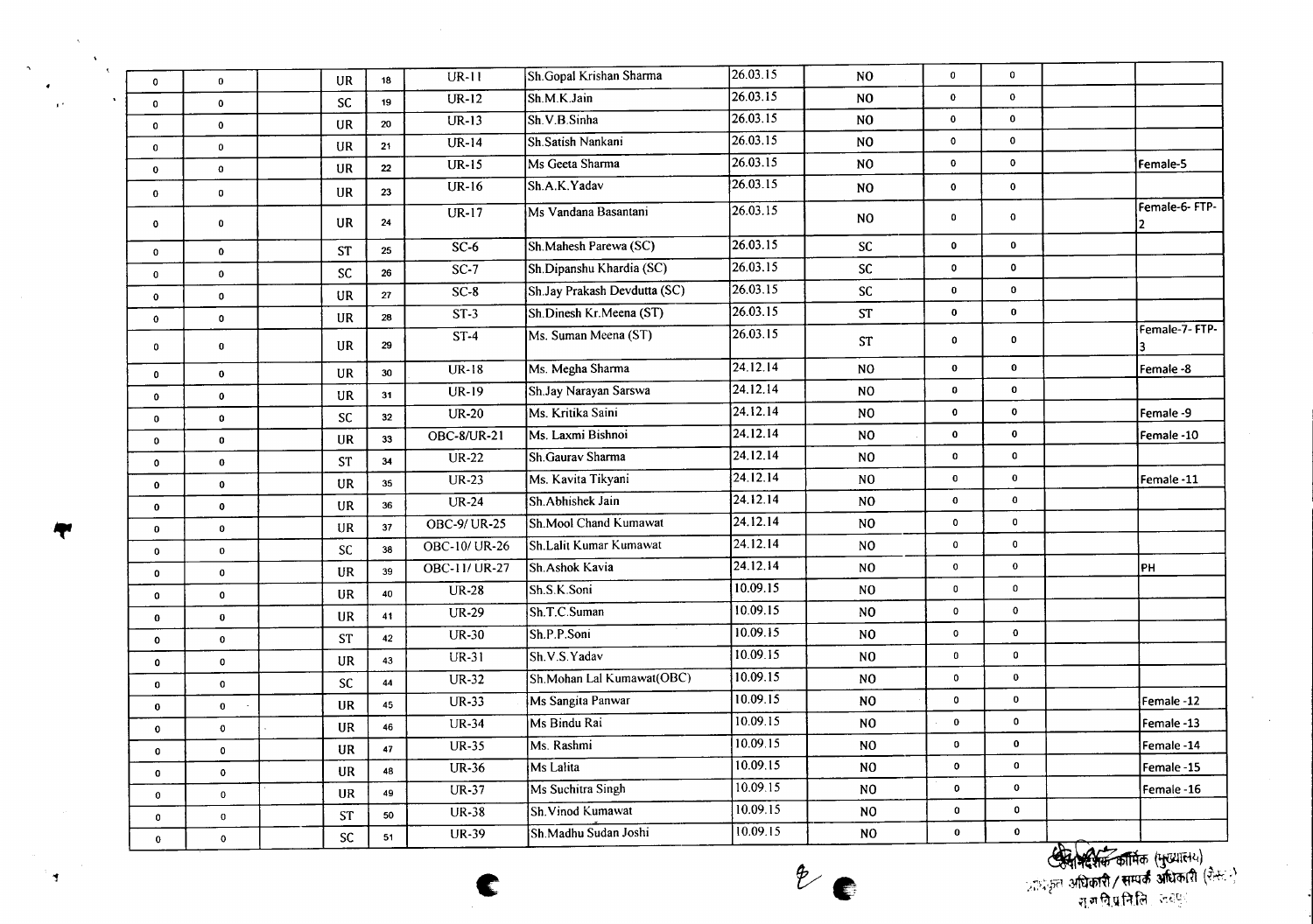|                              |                            |           | 52 | $UR-40$            | Sh.Sunil Kr.Gour                | 10.09.15          | N <sub>O</sub> | $\mathbf 0$  | $\mathbf{o}$ |                   |               |
|------------------------------|----------------------------|-----------|----|--------------------|---------------------------------|-------------------|----------------|--------------|--------------|-------------------|---------------|
| $\mathbf 0$                  | $\mathbf 0$                | <b>UR</b> | 53 | $\overline{UR-41}$ | Sh.Bharat Awasthi               | 10.09.15          | N <sub>0</sub> | $\bullet$    | $\mathbf 0$  |                   |               |
| $\mathbf 0$                  | $\mathbf 0$                | UR        | 54 | $SC-9$             | Sh.Rahul Kumar Mahawar (SC)     | 10.09.15          | <b>SC</b>      | 0            | 0            |                   |               |
| $\mathbf 0$                  | $\mathbf 0$                | <b>UR</b> |    | $ST-5$             | Ms. Subhadra Meena (ST)         | 06.10.15          | <b>ST</b>      | $\mathbf 0$  | $\mathbf 0$  |                   | Female-17     |
| $\bf o$                      | 0                          | <b>UR</b> | 55 | $UR-42$            | Sh.Naresh Gandhi                | 07.08.15          | N <sub>O</sub> | $\mathbf{0}$ | $\mathbf{0}$ |                   | PH            |
| $\mathbf 0$                  | $\bullet$                  | <b>UR</b> | 56 | $UR-43$            | Sh.Bharat Kothari               | 27.07.16          | NO.            | $\mathbf 0$  | $\mathbf 0$  |                   |               |
| $\bf{0}$                     | $\mathbf{o}$               | SC        | 57 | $UR-44$            | Sh.Dinesh Kr. Purohit           | 27.07.16          | N <sub>O</sub> | 0            | $\mathbf 0$  |                   |               |
| $\mathbf 0$                  | $\mathbf{o}$               | <b>UR</b> | 58 | <b>UR-45</b>       | Sh.Rajendra Singh               | 27.07.16          | NO.            | $\mathbf{o}$ | $\mathbf 0$  |                   |               |
| $\bf{0}$                     | $\mathbf{0}$               | <b>ST</b> | 59 | $UR-46$            | Ms Preeti Methi                 | 27.07.16          | N <sub>0</sub> | $\bullet$    | $\mathbf{0}$ |                   | Female -18    |
| $\mathbf 0$                  | $\mathbf 0$                | UR        | 60 | $UR-47$            | Sh.Prince Kumar Khandelwal      | 27.07.16          | NO             | 0            | $\mathbf 0$  |                   |               |
| $\mathbf 0$                  | 0                          | UR        | 61 | $UR-48$            | Sh. Vishnu Agarwal              | 27.07.16          | N <sub>O</sub> | $\pmb{0}$    | $\mathbf 0$  |                   |               |
| $\circ$                      | $\pmb{0}$                  | <b>UR</b> | 62 | $UR-49$            | Sh.Rajiv Kr.Singh               | $\sqrt{27.07.16}$ | NO.            | $\mathbf 0$  | $\mathbf 0$  |                   |               |
| $\mathbf{o}$                 | $\mathbf{0}$               | <b>SC</b> | 63 | $UR-50$            | Sh.Abhaya Jain                  | 27.07.16          | N <sub>O</sub> | $\mathbf 0$  | 0            |                   |               |
| $\mathbf 0$                  | $\mathbf 0$                | <b>UR</b> | 64 | $UR-51$            | Sh. Vinod Kumar Kumawat         | 27.07.16          | N <sub>O</sub> | $\mathbf 0$  | 0            |                   |               |
| $\pmb{0}$                    | $\mathbf 0$                | UR        | 65 | $\overline{UR-52}$ | Ms.Megha Agarwal                | 27.07.16          | N <sub>O</sub> | $\mathbf 0$  | 0            |                   | Female-19     |
| $\mathbf 0$                  | $\mathbf 0$                | <b>UR</b> | 66 | $SC-10$            | Sh.Manish Kr.Panwar (SC)        | 27.07.16          | ${\sf SC}$     | $\mathbf 0$  | $\mathbf 0$  |                   |               |
| $\mathbf 0$                  | $\mathbf 0$                | <b>ST</b> | 67 |                    | Sh.Rakesh Kr.Koli (SC)          | 27.07.16          | ${\sf SC}$     | $\mathbf 0$  | $\mathbf 0$  |                   |               |
| $\mathbf{0}$                 | $\mathbf 0$                | <b>UR</b> | 68 | $\overline{SC-11}$ | Sh.Chandra Prakash Meghwal (SC) | 27.07.16          | SC             | $\mathbf 0$  | $\mathbf 0$  |                   |               |
| 0                            | $\mathbf 0$                | <b>SC</b> | 69 | $SC-12$            | Ms Jai Shri Yadav               | 27.06.17          | NO.            | $\mathbf 0$  | $\mathbf 0$  |                   | Female -20    |
| $\mathbf{0}$                 | $\mathbf{0}$               | <b>UR</b> | 70 | <b>UR-53</b>       | Sh.Neeraj Pareek                | 27.06.17          | NO.            | $\mathbf 0$  | $\mathbf 0$  |                   |               |
| $\mathbf{0}$                 | $\mathbf 0$                | UR        | 71 | $UR-54$            |                                 | 27.06.17          | N <sub>O</sub> | $\pmb{0}$    | $\pmb{0}$    |                   |               |
| $\mathbf 0$                  | $\mathbf 0$                | UR        | 72 | <b>UR-55</b>       | Sh.Amar Singh                   | 27.06.17          | NO.            | 0            | $\bullet$    |                   |               |
| $\mathbf 0$                  | $\mathbf{o}$               | UR        | 73 | $UR-56$            | Sh.Blesson John                 | 27.06.17          | NO.            | 0            | $\mathbf 0$  |                   |               |
| $\mathbf 0$                  | $\mathbf 0$                | UR        | 74 | $UR-57$            | Sh.Neelesh Kr.Gupta             | 27.06.17          | NO.            | $\mathbf 0$  | 0            |                   |               |
| $\mathbf{0}$                 | $\mathbf 0$                | <b>ST</b> | 75 | $UR-58$            | Sh.Mukesh Bansal                | 27.06.17          |                | $\mathbf 0$  | $\mathbf{o}$ |                   |               |
| $\mathbf 0$                  | $\pmb{0}$                  | <b>SC</b> | 76 | $UR-59$            | Sh. Vishwas Jain                | 27.06.17          | N <sub>O</sub> | $\mathbf 0$  | $\mathbf 0$  |                   |               |
| $\mathbf 0$                  | $\pmb{0}$                  | <b>UR</b> | 77 | $\overline{UR-60}$ | Sh Kamlesh Kumar Sharma         | [27.06.17]        | N <sub>O</sub> | $\mathbf 0$  | 0            |                   | FTP-4         |
| 0                            | $\mathbf 0$                | UR        | 78 | $UR-61$            | Sh. Arvind Kumar Bansal         |                   | NO.            |              |              |                   | Female-21-    |
| 0                            | $\bullet$                  | <b>UR</b> | 79 | <b>UR-62</b>       | Ms. Shika Gupta                 | 27.06.17          | NO.            | $\mathbf 0$  | $\mathbf 0$  |                   | FTP-5         |
|                              | $\mathbf 0$                | UR        | 80 | $UR-63$            | Sh.Neeraj Kumar Garg            | $\sqrt{27.06.17}$ | N <sub>0</sub> | $\mathbf 0$  | $\bf{0}$     |                   | FTP-6         |
| $\mathbf{0}$<br>$\mathbf{0}$ | $\pmb{0}$                  | UR        | 81 | <b>UR-64</b>       | Sh.Nitin Kumar                  | 27.06.17          | N <sub>O</sub> | $\mathbf 0$  | $\pmb{0}$    |                   | FTP-7         |
|                              | $\mathbf{o}$               | SC        | 82 | $\overline{SC-13}$ | Sh.Hanuman Pd.Verma (SC)        | 27.06.17          | ${\sf SC}$     | $\mathbf 0$  | $\mathbf 0$  |                   |               |
| $\bf{0}$                     |                            | UR        | 83 | $\overline{SC-14}$ | Sh.Arvind Kr.Badiwal (SC)       | 27.06.17          | SC             | $\mathbf 0$  | $\mathbf 0$  |                   | FTP-8         |
| $\mathbf{0}$                 | $\mathbf 0$<br>$\mathbf 0$ | <b>ST</b> | 84 | $SC-15$            | Sh.Aditya Mandawari (SC)        | 27.06.17          | SC             | $\mathbf 0$  | $\mathbf 0$  |                   | FTP-9         |
| $\mathbf{o}$                 |                            | UR        | 85 | $\overline{UR-65}$ | Sh. haresh Kumar Mamnani, CA    | 27.06.17          | NO.            | $\pmb{0}$    | $\mathbf 0$  |                   | <b>FTP-10</b> |
| $\bf{0}$                     | $\mathbf 0$                |           |    |                    |                                 |                   |                |              |              | $H(\alpha\delta)$ |               |

e **Vc**

 $\frac{1}{\sqrt{2}}\left(\frac{1}{\sqrt{2}}\right)^{n-1}\left(\frac{1}{\sqrt{2}}\right)^{n-1}\left(\frac{1}{\sqrt{2}}\right)^{n-1}\left(\frac{1}{\sqrt{2}}\right)^{n-1}$ 

 $\hat{\mathbf{v}}$ 

 $\mathbf{j}$